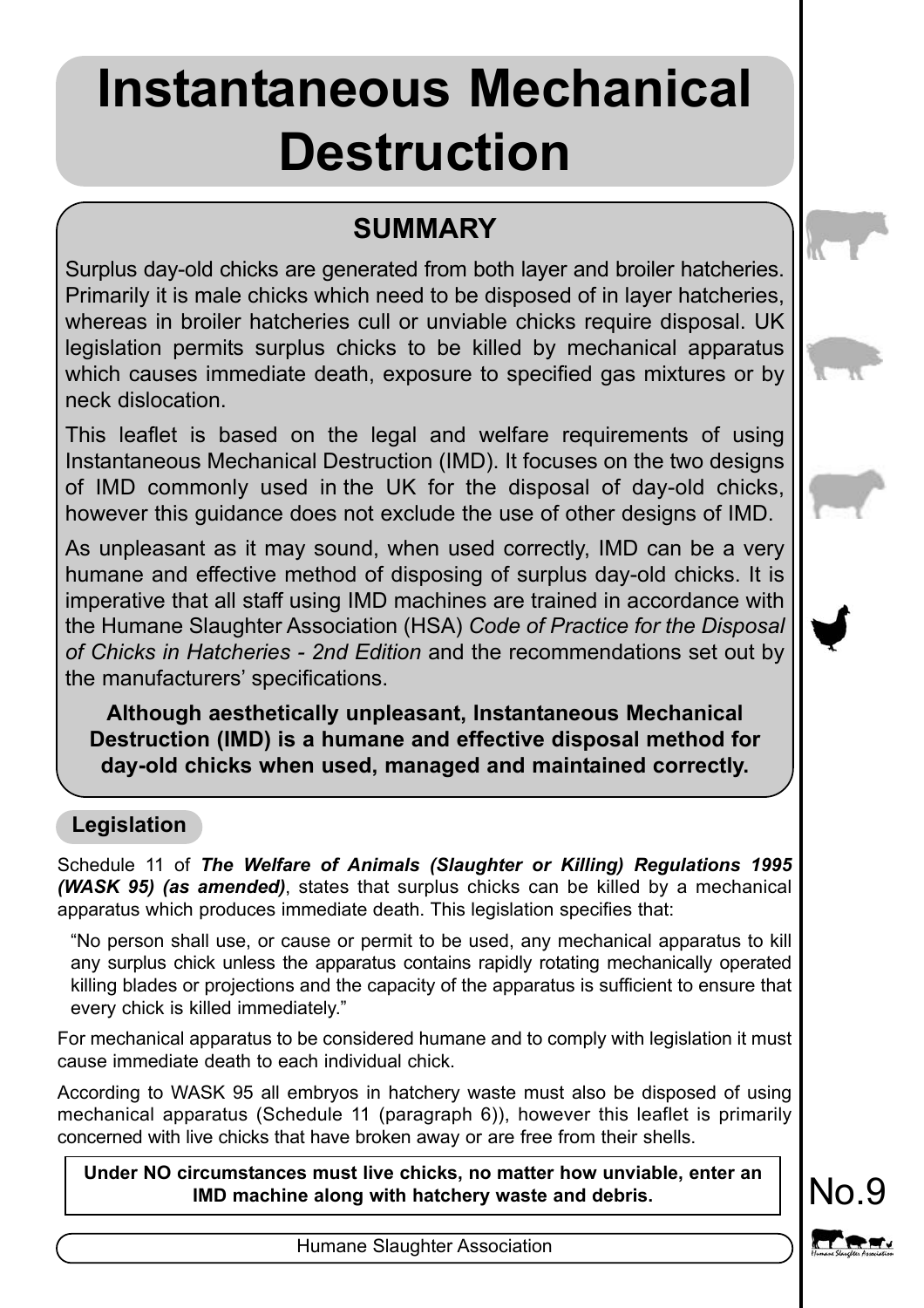

### **Options available**

There are two main designs of IMD commonly used in the UK, the roller type and knife type. The roller type will either have one roller that rotates against a solid side, or two interlocking rollers (see Figure 1a). The roller(s) have solid projections that run along their length, and rotate rapidly. This type of IMD causes all chicks to be killed immediately in the narrow, restricted gap between the projections.

The knife-type design has rapidly rotating blades, which effectively shred the chicks (see Figure 2a). The blades in this design, although not necessarily sharp, must successfully fragment the chicks resulting in immediate death.

### **General IMD specifications**

- The rotating parts of the IMD machine must always operate at the manufacturer's specified speed which must result in immediate death of every chick. These parts tend to rotate at a speed which is pre-determined by the motor capacity of the IMD.
- Machinery must be properly set up according to the manufacturers' specifications.
- The capacity of the IMD machine must be compatible with the throughput of the hatchery.
- $\bullet$  To avoid blockages, chicks should enter the machine at a rate compatible with its capacity.
- Chicks should be fed into the IMD machine by a trained operator, who manually places chicks into the apparatus, or on a conveyor, in single layers.
- The entrance to the IMD machine should always direct chicks into the working parts of the equipment, without causing deflection or bouncing of chicks.
- The drop distance into the working parts of the IMD machine should be kept to a minimum.
- There should be no possibility of chicks being deflected out of the IMD machine by revolving blades.
- The working parts, whether blades or projections, must be correctly positioned to kill all chicks instantly, causing no deflection.
- If the IMD machine stops, then any mechanical conveyor must also stop simultaneously.
- Daily inspection of the waste/chick particles exiting the IMD machine must be made to ensure that the equipment is operating effectively. This inspection should happen as soon as possible after culling has begun. If a problem is identified, the equipment must be stopped and corrective action taken. The equipment should not be used again until the problem has been rectified.

# **Common roller-type design: specifications**

- Roller-type IMD (Figure 1a) machines should have solid projections which radiate from the roller(s) or from a solid side. Rollers without projections will merely result in chicks being 'flattened'.
- $\bullet$  The gap between the roller(s) or side projections, ie the area through which chicks are crushed, must not be more than 10mm (Figure 1b). Rollers or projections must not be forced apart by the chicks.
- Chicks must be killed immediately in the narrow, restricted gap between the roller(s) or side projections.
- If projections are damaged they must be repaired or replaced; damaged projections could reduce the effectiveness of the machine.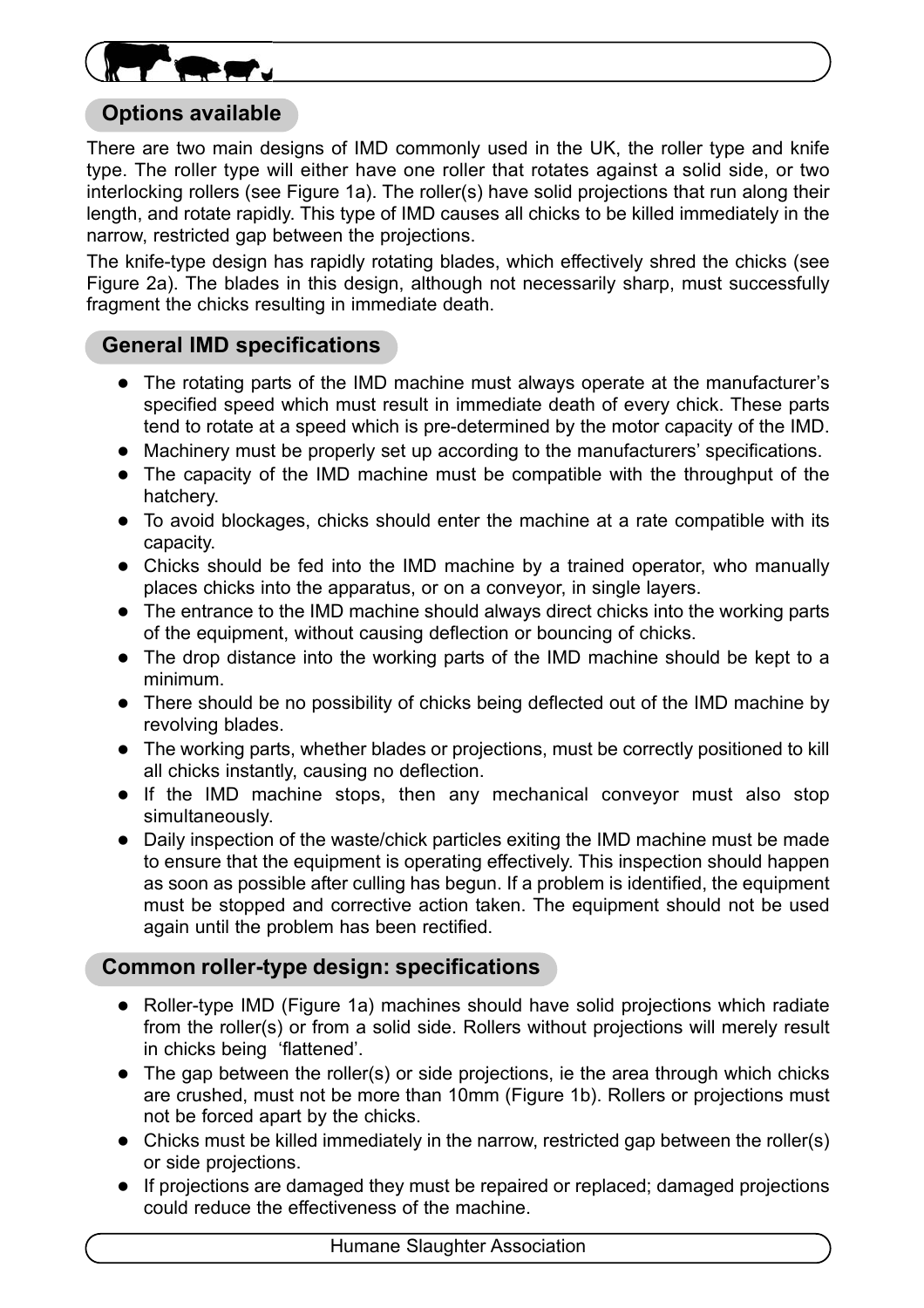





**Figure 1a.** Roller-type design **Figure 1b.** Magnified section of Figure 1a

# **Common knife-type design: specifications**

- Knife-type IMD (Figure 2a) machines should have solid blades, which radiate from a central axle. This central axle and individual blades can interlock with a grid. Neither blades nor grid need necessarily have sharp edges as they cut effectively due to the speed at which the blades rotate.
- The blades should be strategically located around a central axle to ensure that all chicks are killed immediately. For example in Figure 2b blades are located at 12 o'clock, 4 o'clock and 8 o'clock and rotate in a clockwise direction.



**Figure 2a.** Aerial view **Figure 2b.** Side view of projections

- All equipment should be set up according to the manufacturers' specifications.
- $\bullet$  The blades should rotate at a speed which ensures the instant death of all chicks.
- If blades are damaged they must be repaired or replaced, as damaged blades will reduce the effectiveness of the machine.

# **Staff training**

To ensure that IMD machines are used correctly, hatchery staff must be trained in accordance with the recommendations set out by the manufacturers' specifications and the *Code of Practice for the Disposal of Chicks in Hatcheries - 2nd Edition*. Staff training should include how the machine works and the welfare problems associated with its incorrect use. Relevant staff should also be trained in the cleaning and maintenance of the IMD machine. A contingency plan must be made, which: details alternative chick disposal methods in case of a breakdown; identifies trained competent staff who can carry out emergency procedures; and lists contact details for manufacturers and engineers. All staff should be familiar with this contingency plan and it should be reviewed regularly. Although some operators might find the use of IMD machines unpleasant, they must be made aware that any hesitation on their part could lead to unintentional suffering. If staff have any doubts about their ability to use an IMD machine effectively, they must notify their supervisor immediately.